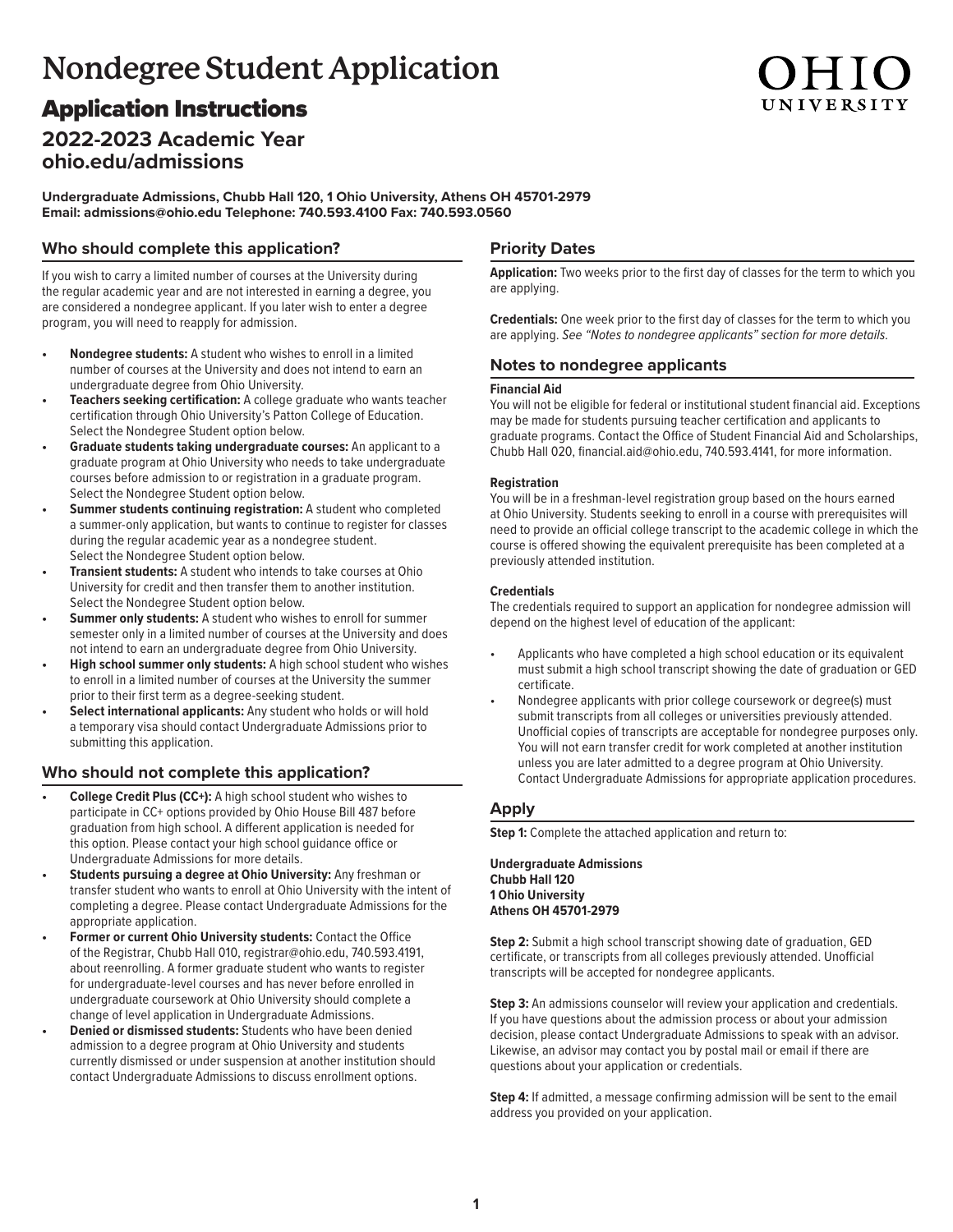# **Nondegree Student Application**

# Application Form



# **2022-2023 Academic Year ohio.edu/admissions**

**Undergraduate Admissions, Chubb Hall 120, 1 Ohio University, Athens OH 45701-2979 Email: admissions@ohio.edu Telephone: 740.593.4100 Fax: 740.593.0560**

# **Your Information**

| Name<br>Prefix (Mr., Mrs, Dr., etc.)<br>First                                 | Middle Initial                                          | Last                               |                     |                                        |                            | Suffix (Jr., III, etc.) |
|-------------------------------------------------------------------------------|---------------------------------------------------------|------------------------------------|---------------------|----------------------------------------|----------------------------|-------------------------|
| Previous Name (other name under which your transcripts might appear)          |                                                         |                                    |                     |                                        |                            |                         |
| Prefix (Mr., Mrs, Dr., etc.)<br>First                                         | Middle Initial                                          | Last                               |                     |                                        |                            | Suffix (Jr., III, etc.) |
|                                                                               |                                                         |                                    |                     |                                        | Date of Birth              | mm / dd / yyyy          |
| Female Social Security Number<br>Male<br>Legal Sex                            |                                                         |                                    |                     |                                        |                            |                         |
| Summer Only Student<br>Nondegree Student<br>Status:                           |                                                         | High School Summer Only            |                     |                                        |                            |                         |
| Fall (August 2022)     Spring (January 2023)  <br>When do you plan to enroll? |                                                         |                                    | Summer I (May 2023) | Summer II (July 2023)                  |                            |                         |
| Athens/eCampus (OHIO Online)<br>Chillicothe<br>Campus:                        | Eastern                                                 | Lancaster                          | Southern            | Zanesville                             |                            |                         |
| What is your country of citizenship? ______                                   |                                                         |                                    |                     |                                        |                            |                         |
| Do you have a current immigration status?<br>No<br>Yes                        |                                                         |                                    |                     |                                        |                            |                         |
| If yes, what is your current immigration status?                              | Asylee                                                  | <b>Temporary Protective Status</b> | Refugee             | Deferred Action for Childhood Arrivals |                            |                         |
|                                                                               | Undocumented                                            | Permanent Resident                 | Other               |                                        |                            |                         |
| Are you an international student?<br>No<br>Yes                                |                                                         |                                    |                     |                                        |                            |                         |
| Are you an Ohio resident?<br>Yes<br>No.                                       | If yes, since what date have you been an Ohio resident? |                                    |                     | mm / dd / yyyy                         |                            |                         |
| What is your county of residence _                                            |                                                         |                                    |                     |                                        |                            |                         |
| Where were you born? $\frac{1}{\text{City}}$                                  |                                                         |                                    | State               |                                        | Country                    |                         |
| <b>Permanent Address</b>                                                      |                                                         |                                    |                     |                                        |                            |                         |
|                                                                               |                                                         |                                    |                     |                                        |                            |                         |
| <b>Street Address</b>                                                         | Apartment#                                              | City                               |                     | State/Province                         |                            |                         |
| Zip/Postal Code                                                               | County                                                  |                                    | Country             |                                        | <b>Address Valid Since</b> | mm / dd / yyyy          |
| <b>Mailing Address</b>                                                        |                                                         |                                    |                     |                                        |                            |                         |
| <b>Street Address</b>                                                         | Apartment#                                              | City                               |                     | State/Province                         |                            |                         |
| Zip/Postal Code                                                               | County                                                  |                                    | Country             |                                        | <b>Address Valid Since</b> | mm / dd / yyyy          |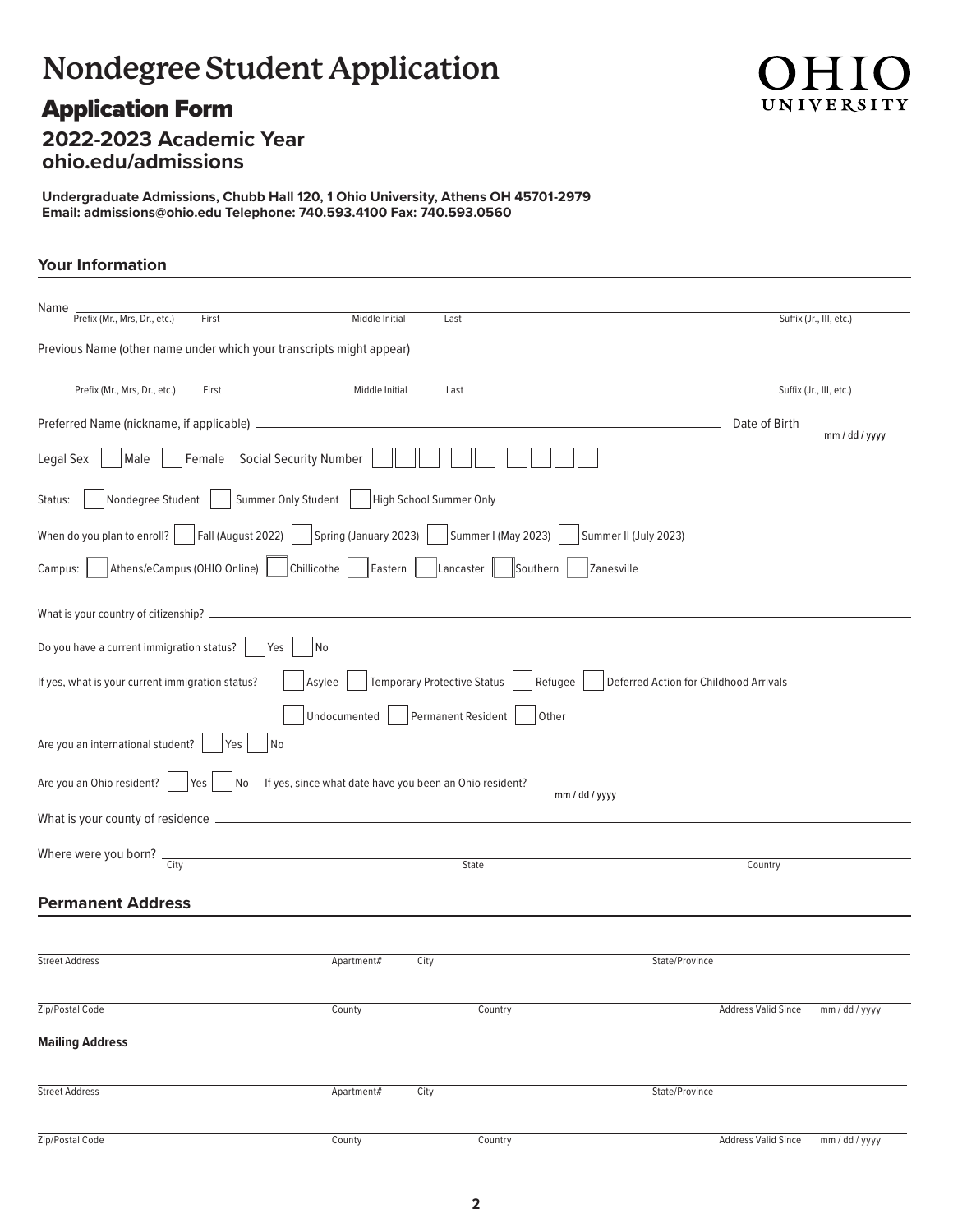### **Permanent Address (continued)**

| (Area Code) Phone Number<br>Ohio University may communicate with me by text message or phone calls from an automated system:<br>  No<br>Yes<br>the contract of the contract of the contract of the contract of the contract of the contract of the contract of<br>No<br>Yes<br>American Indian or Alaskan Native<br><b>Black or African American</b><br>Native Hawaiian or Other Pacific Islander<br>White<br>Asian<br>Public<br>Private<br>Homeschool<br>City<br><b>CEEB Code</b><br>State/Province<br><b>Graduation Date</b><br>GED?<br>Yes<br>No<br>mm / dd / yyyy<br>mm / dd / yyyy<br>No<br>Yes<br>No<br>Yes<br><b>Colleges and Universities Attended (Attach additional sheets if necessary.)</b><br>State/Province<br>Country<br>$\sqrt{2}$<br><b>Contract Contract Contract</b><br>Date Degree Received/Expected _<br>mm / dd / yyyy<br>State/Province<br>Country<br><b>End Date of Attendance</b><br>mm / dd / yyyy<br>mm / dd / yyyy<br>mm / dd / yyyy<br>State/Province<br>Country<br><b>Beginning Date of Attendance</b><br>End Date of Attendance _<br>mm / dd / yyyy<br>mm / dd / yyyy | Home Phone.<br>Cell Phone<br>the control of the control of the control of the control of the control of the control of<br>(Area Code) Phone Number |  |
|------------------------------------------------------------------------------------------------------------------------------------------------------------------------------------------------------------------------------------------------------------------------------------------------------------------------------------------------------------------------------------------------------------------------------------------------------------------------------------------------------------------------------------------------------------------------------------------------------------------------------------------------------------------------------------------------------------------------------------------------------------------------------------------------------------------------------------------------------------------------------------------------------------------------------------------------------------------------------------------------------------------------------------------------------------------------------------------------------|----------------------------------------------------------------------------------------------------------------------------------------------------|--|
|                                                                                                                                                                                                                                                                                                                                                                                                                                                                                                                                                                                                                                                                                                                                                                                                                                                                                                                                                                                                                                                                                                      |                                                                                                                                                    |  |
|                                                                                                                                                                                                                                                                                                                                                                                                                                                                                                                                                                                                                                                                                                                                                                                                                                                                                                                                                                                                                                                                                                      |                                                                                                                                                    |  |
|                                                                                                                                                                                                                                                                                                                                                                                                                                                                                                                                                                                                                                                                                                                                                                                                                                                                                                                                                                                                                                                                                                      | Email Address                                                                                                                                      |  |
|                                                                                                                                                                                                                                                                                                                                                                                                                                                                                                                                                                                                                                                                                                                                                                                                                                                                                                                                                                                                                                                                                                      | <b>Ethnic Background</b>                                                                                                                           |  |
|                                                                                                                                                                                                                                                                                                                                                                                                                                                                                                                                                                                                                                                                                                                                                                                                                                                                                                                                                                                                                                                                                                      | This information is optional and will not be used for discriminatory purposes.                                                                     |  |
|                                                                                                                                                                                                                                                                                                                                                                                                                                                                                                                                                                                                                                                                                                                                                                                                                                                                                                                                                                                                                                                                                                      | Are you Hispanic or Latino?                                                                                                                        |  |
|                                                                                                                                                                                                                                                                                                                                                                                                                                                                                                                                                                                                                                                                                                                                                                                                                                                                                                                                                                                                                                                                                                      |                                                                                                                                                    |  |
|                                                                                                                                                                                                                                                                                                                                                                                                                                                                                                                                                                                                                                                                                                                                                                                                                                                                                                                                                                                                                                                                                                      | <b>Your Education</b>                                                                                                                              |  |
|                                                                                                                                                                                                                                                                                                                                                                                                                                                                                                                                                                                                                                                                                                                                                                                                                                                                                                                                                                                                                                                                                                      | High School Type                                                                                                                                   |  |
|                                                                                                                                                                                                                                                                                                                                                                                                                                                                                                                                                                                                                                                                                                                                                                                                                                                                                                                                                                                                                                                                                                      |                                                                                                                                                    |  |
|                                                                                                                                                                                                                                                                                                                                                                                                                                                                                                                                                                                                                                                                                                                                                                                                                                                                                                                                                                                                                                                                                                      |                                                                                                                                                    |  |
|                                                                                                                                                                                                                                                                                                                                                                                                                                                                                                                                                                                                                                                                                                                                                                                                                                                                                                                                                                                                                                                                                                      |                                                                                                                                                    |  |
|                                                                                                                                                                                                                                                                                                                                                                                                                                                                                                                                                                                                                                                                                                                                                                                                                                                                                                                                                                                                                                                                                                      |                                                                                                                                                    |  |
|                                                                                                                                                                                                                                                                                                                                                                                                                                                                                                                                                                                                                                                                                                                                                                                                                                                                                                                                                                                                                                                                                                      | Have you ever taken Ohio University coursework (regardless of location or level)?                                                                  |  |
|                                                                                                                                                                                                                                                                                                                                                                                                                                                                                                                                                                                                                                                                                                                                                                                                                                                                                                                                                                                                                                                                                                      | Have you attended any other colleges or universities?                                                                                              |  |
|                                                                                                                                                                                                                                                                                                                                                                                                                                                                                                                                                                                                                                                                                                                                                                                                                                                                                                                                                                                                                                                                                                      |                                                                                                                                                    |  |
|                                                                                                                                                                                                                                                                                                                                                                                                                                                                                                                                                                                                                                                                                                                                                                                                                                                                                                                                                                                                                                                                                                      |                                                                                                                                                    |  |
|                                                                                                                                                                                                                                                                                                                                                                                                                                                                                                                                                                                                                                                                                                                                                                                                                                                                                                                                                                                                                                                                                                      |                                                                                                                                                    |  |
|                                                                                                                                                                                                                                                                                                                                                                                                                                                                                                                                                                                                                                                                                                                                                                                                                                                                                                                                                                                                                                                                                                      | City                                                                                                                                               |  |
|                                                                                                                                                                                                                                                                                                                                                                                                                                                                                                                                                                                                                                                                                                                                                                                                                                                                                                                                                                                                                                                                                                      | Beginning Date of Attendance $\frac{1}{\text{mm}/\text{dd}/\text{yyy}}$ End Date of Attendance $\frac{1}{\text{mm}/\text{dd}/\text{yyy}}$          |  |
|                                                                                                                                                                                                                                                                                                                                                                                                                                                                                                                                                                                                                                                                                                                                                                                                                                                                                                                                                                                                                                                                                                      |                                                                                                                                                    |  |
|                                                                                                                                                                                                                                                                                                                                                                                                                                                                                                                                                                                                                                                                                                                                                                                                                                                                                                                                                                                                                                                                                                      |                                                                                                                                                    |  |
|                                                                                                                                                                                                                                                                                                                                                                                                                                                                                                                                                                                                                                                                                                                                                                                                                                                                                                                                                                                                                                                                                                      |                                                                                                                                                    |  |
|                                                                                                                                                                                                                                                                                                                                                                                                                                                                                                                                                                                                                                                                                                                                                                                                                                                                                                                                                                                                                                                                                                      | City                                                                                                                                               |  |
|                                                                                                                                                                                                                                                                                                                                                                                                                                                                                                                                                                                                                                                                                                                                                                                                                                                                                                                                                                                                                                                                                                      | <b>Beginning Date of Attendance</b>                                                                                                                |  |
|                                                                                                                                                                                                                                                                                                                                                                                                                                                                                                                                                                                                                                                                                                                                                                                                                                                                                                                                                                                                                                                                                                      |                                                                                                                                                    |  |
|                                                                                                                                                                                                                                                                                                                                                                                                                                                                                                                                                                                                                                                                                                                                                                                                                                                                                                                                                                                                                                                                                                      |                                                                                                                                                    |  |
|                                                                                                                                                                                                                                                                                                                                                                                                                                                                                                                                                                                                                                                                                                                                                                                                                                                                                                                                                                                                                                                                                                      |                                                                                                                                                    |  |
|                                                                                                                                                                                                                                                                                                                                                                                                                                                                                                                                                                                                                                                                                                                                                                                                                                                                                                                                                                                                                                                                                                      | City                                                                                                                                               |  |
|                                                                                                                                                                                                                                                                                                                                                                                                                                                                                                                                                                                                                                                                                                                                                                                                                                                                                                                                                                                                                                                                                                      |                                                                                                                                                    |  |
|                                                                                                                                                                                                                                                                                                                                                                                                                                                                                                                                                                                                                                                                                                                                                                                                                                                                                                                                                                                                                                                                                                      |                                                                                                                                                    |  |
| mm / dd / yyyy                                                                                                                                                                                                                                                                                                                                                                                                                                                                                                                                                                                                                                                                                                                                                                                                                                                                                                                                                                                                                                                                                       |                                                                                                                                                    |  |